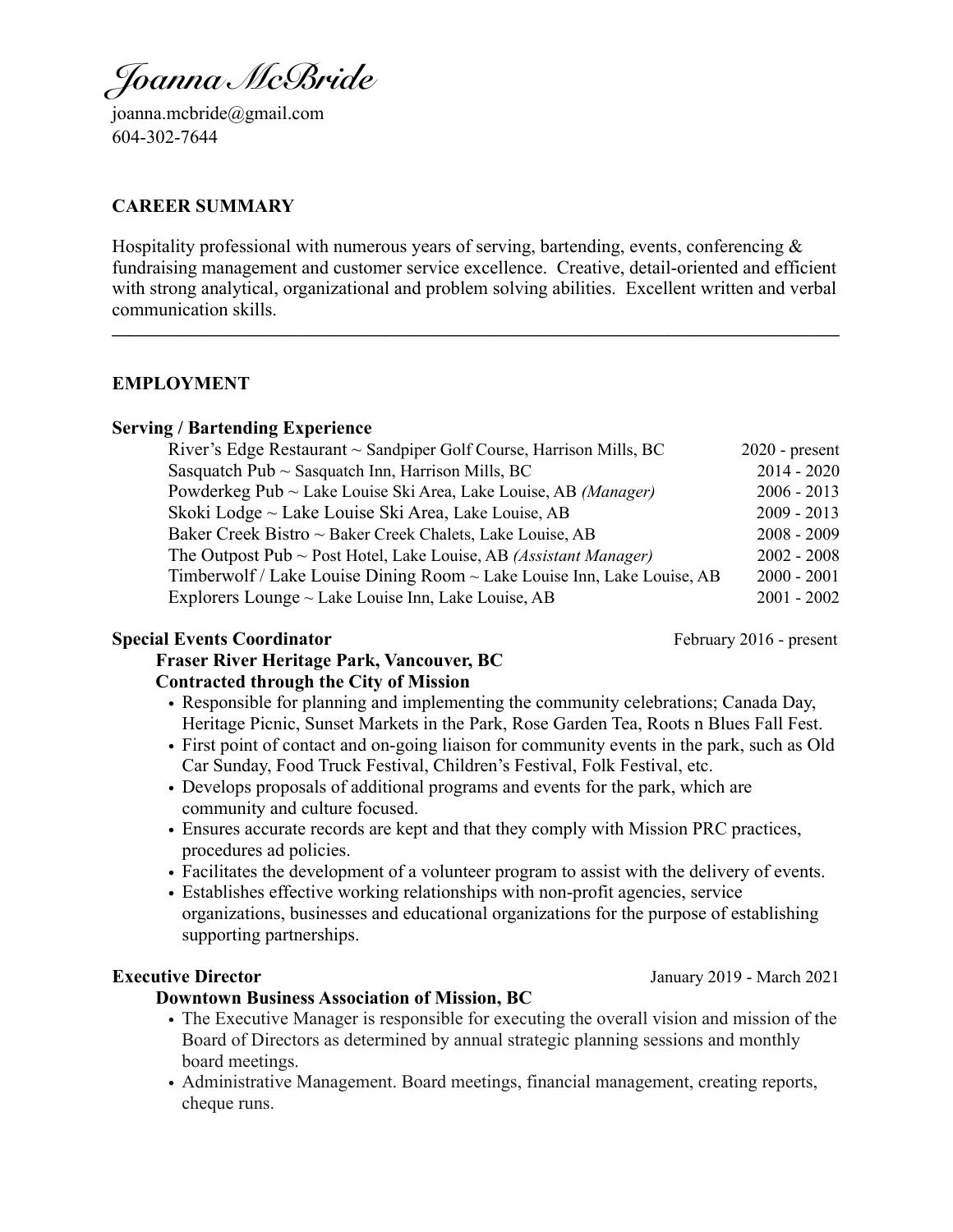# **Joanna McBride**

[joanna.mcbride@gmail.com](mailto:joanna.mcbride@gmail.com) 604-302-7644

- Website development.
- DBA Bylaw development.
- DBA Director binder development.
- Marketing / Graphic Design posters and print, social media and website management.
- Events Management for any downtown events MissionFest, Spring Fling, Halloween…
- Aide the Board in maintaining their vision and creating a mission and goals that align with annual strategic objectives.
- Developed a list of priorities and establishing a work plan.
- Executing this work plan productively and with all stakeholders in mind.
- Assist in Board Management and ensuring continuity and succession are front of mind through annual board transitions.
- Co-create, review and manage the annual operating budget.
- Work with the President to manage board meetings including creating and distributing agendas, consent agendas, and meeting minutes.

# **Conference Coordinator and Office Manager <br>Conference Coordinator and Office Manager <br>Coronal Details and Office Manager <br>Coronal Details and Details and Office Manager**

# **Office of the Chief Judge, Provincial Courthouse, Vancouver, BC**

- Ensured that all educational conferences for Judges, Judicial Justices, Judicial Case Managers, Judicial Administrative Assistants were delivered within scope, schedule, budget and specified quality.
- Reviewed proposed, selected successful bidders and negotiated the terms and conditions of contracts to commit government to legally binding agreements.
- Lead conference planning sessions to determine project scope, define deliverables, identified and assigned responsibilities as appropriate and set timelines.
- Coordinated the logistics for each event including travel, accommodation, meals and audio visual.
- Developed and maintained a qualified list of partners and service providers such as event organizers, speakers, hospitality providers, translators and interpreters, transportation providers and hotels to assist with the planning and delivery of events.
- Worked with internal stakeholders, colleagues and contractors to complete project elements.
- Developed documentation (cost comparisons, budgets, schedules, reports), through the compilation of data.

## **Events, Promotions, Marketing & Communication Manager** March 2013 - September 2014 **Mission Springs Brewing Company - Pub / Restaurant / Brewery Billy Miner Alehouse / Cafe**

# **The Stage Nightclub & Events Venue**

•Planned, organized, executed and managed all venue & brewery events.

•Promotions and marketing of all venues and events.

•Print, press releases, social media, newsletters, website design and upkeep.

•Site inspections, event proposals, bookings, contracts, riders, sales and invoicing for all venue events.

•Responsible for all staff incentive programs and VIP membership programs.

•Coverage of all administrational duties.

•Budget, management meetings, communication, customer service.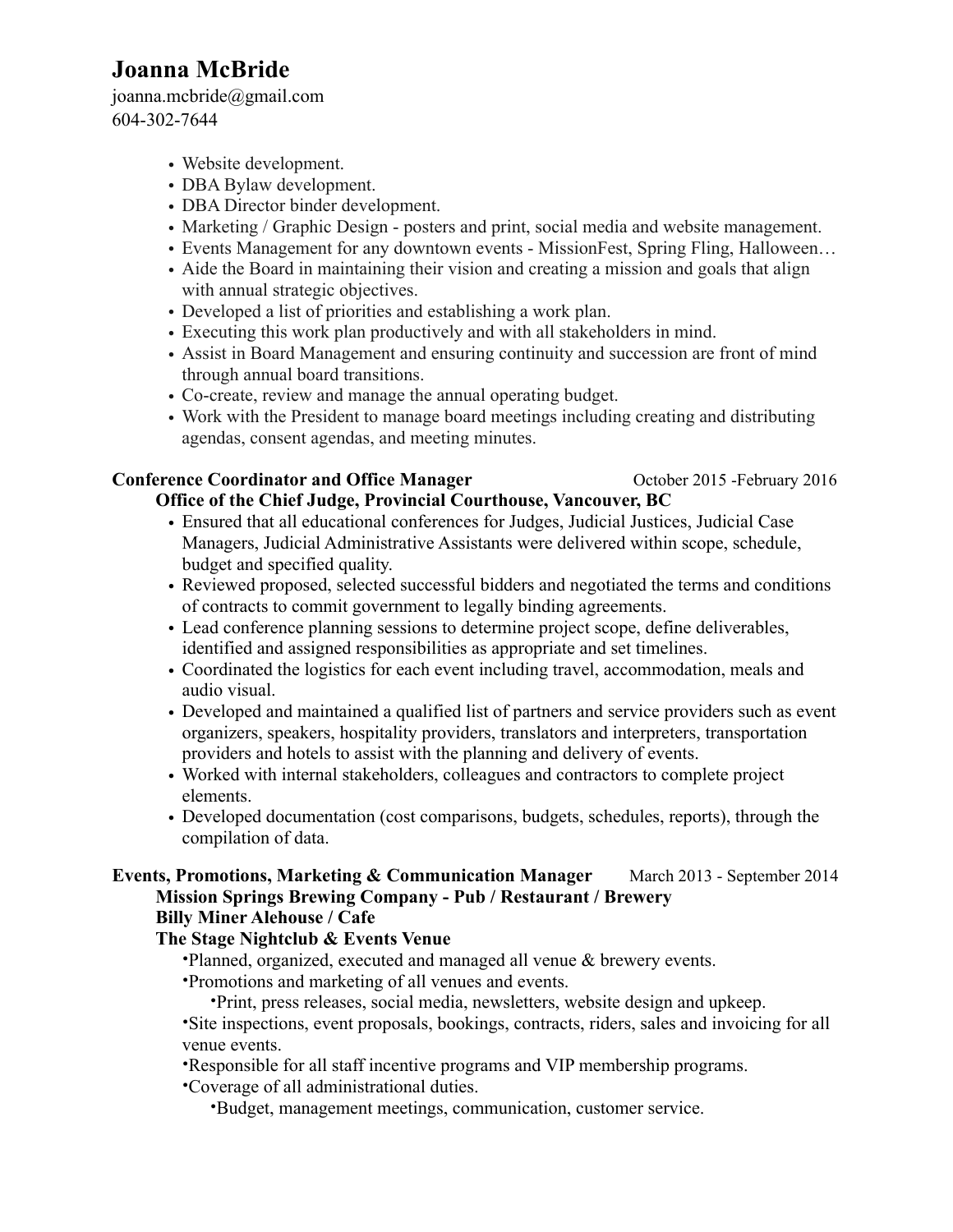*Joanna McBride*

[joanna.mcbride@gmail.com](mailto:joanna.mcbride@gmail.com) 604-302-7644

•Liaised with clients, sponsorship, fundraisers, donations - all public relations.

•Coordinated any venue equipment hire / venue needs.

•Developed and maintained working relationships with current partners.

•Graphic design and production of all advertising and promotion.

• Menus, Posters, coupons, tickets, table talkers.

•Maintained a calendar of events for effective long term planning & management.

•Responsible for setting up all social media accounts and maintaining daily activity.

•Acted in frontline communication by interacting with customers on various web platforms. Answered questions, offered solutions; created content for feeds and sparking discussion on various social networking sites.

**Parks Canada** June 2002 - September 2013

#### **Banff National Park**

Lake Louise Campground / Lake Louise Visitor Information Centre

### **Yoho National Park**

Supervisor of the Field Visitor Information Centre

- Register, process and collect fees.
- Issue front country & backcountry camping permits, park passes, fishing licenses.
- Provide visitor information / Rules & regulations of the park.
- Distribution of promotional materials.

## **VOLUNTEER EXPERIENCE**

- Periodical Volunteer Writer for the Mission Record / Black Press.
- Mission Events Committee Mission, BC
- Mission Chamber of Commerce Downtown Business Association of Mission liaison.
- MissionFest Downtown Business Association.
- BC Winter Games, Mission, BC Promotions & Marketing
- Heart & Stroke Foundation of Alberta, NWT and Nunavut Annual Ski For The Heart silent auction event.
- Member of the Lake Louise Recreational Centre Board Committee Meetings & Event Coordination Organizational Assistance.
- Archelon Sea Turtle Protection Society of Greece Public Awareness Volunteer.

## **Volunteer Coordinator & Program Development** July 2016 - present

#### **Volunteer Mission, Mission, BC**

- Responsible for planning, developing and implementing a community volunteer collaboration. [www.volunteermission.ca](http://www.volunteermission.ca)
- Facilitates the development of a volunteer program; Better Impact.
- Establishes effective working relationships with non-profit agencies, volunteers and sponsors.
- Representing various agencies wanting to work together to address social needs in the community.
- First point of contact for volunteers, partners and sponsors.
- Promotions and marketing.